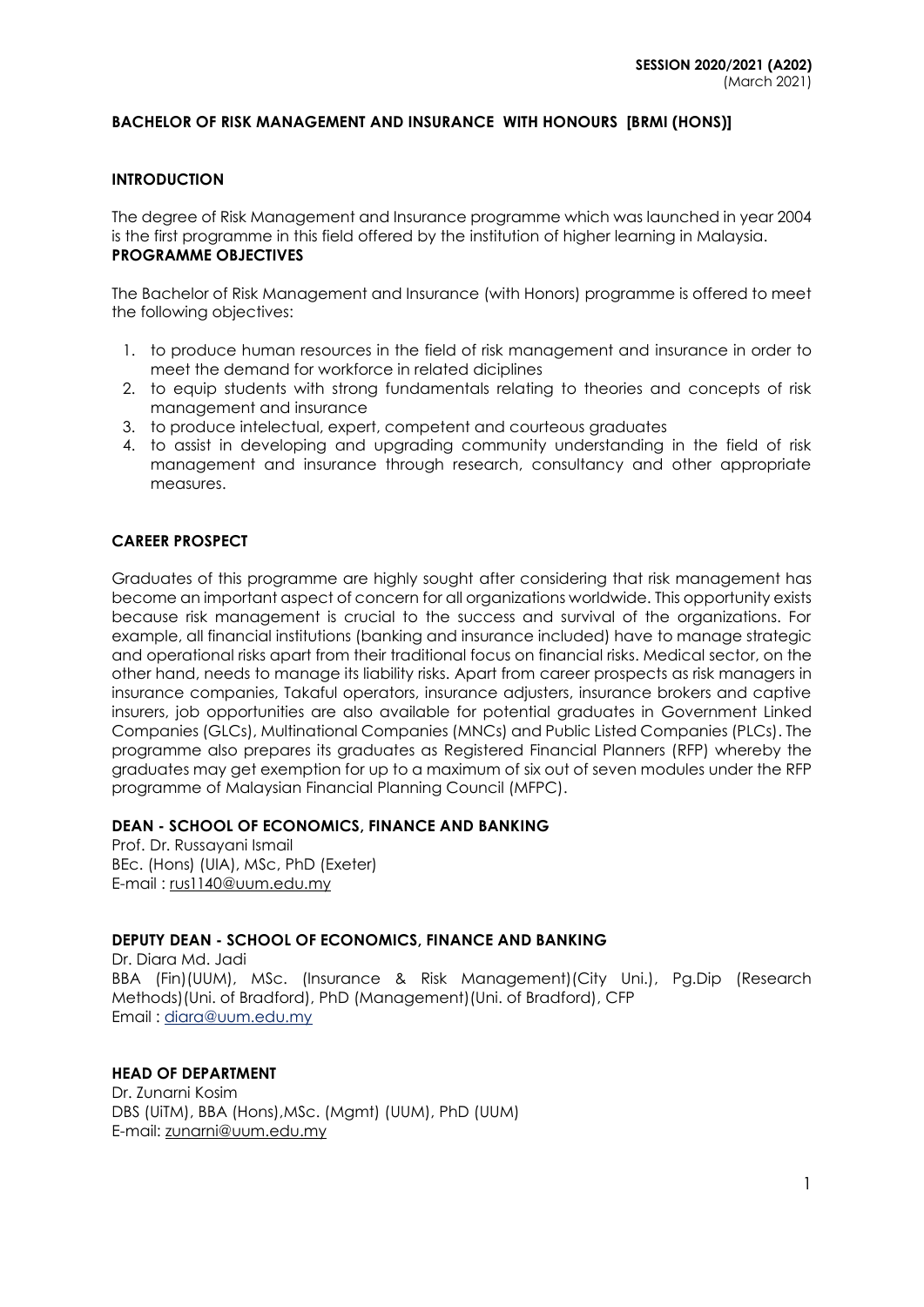### **PROGRAMME COORDINATOR**

Dr. Nazliatul Aniza Abdul Aziz BAcc (IIUM), MSc Finance (IIUM), PhD (UUM) Email : [nazliatul@uum.edu.my](mailto:nazliatul@uum.edu.my)

### **ASSOCIATE PROFESSORS**

Assoc. Prof. Dr. Arpah Abu Bakar BBA (Actuarial Sc.) (Risk Management & Insurance)(Wisconsin-Madison), MBA (Insurance) (North Texas), PhD (UUM) Email : [arpah@uum.edu.my](mailto:arpah@uum.edu.my)

Assoc. Prof. Dr. Lim Chee Chee BBA (Hons), MSc (Management) (UUM), PhD (City Univ.) Email : [cclim@uum.edu.my](mailto:cclim@uum.edu.my)

Assoc. Prof. Dr. Norlida Abdul Manab DPA (UiTM), BBA (Hons), MSc (Fin) (UUM/BAe), PhD (UiTM) Email : [norlida@uum.edu.my](mailto:norlida@uum.edu.my)

### **SENIOR LECTURERS**

Dr. Diara Md. Jadi BBA (UUM), MSc (Insurance & Risk Management)(City Uni.), Pg.Dip (Research Methods) (Uni. of Bradford), PhD (Management)(Uni. of Bradford) Email : [diara@uum.edu.my](mailto:diara@uum.edu.my)

Dr. Habibah Tolos Dip. Actuarial Sc. (UiTM), BSBA (Actuarial Sc.) (Hartford), MA (Mgt Systems) (Hull), PhD (Retirement Systems) (Hull) Email : [habibaht@uum.edu.my](mailto:habibaht@uum.edu.my)

Dr. Nazliatul Aniza Abdul Aziz BAcc (IIUM), MSc Finance (IIUM), PhD (UUM) Email : [nazliatul@uum.edu.my](mailto:nazliatul@uum.edu.my)

Dr. Zairol Azhar Auzzir DBS, BBA (Finance) (UiTM), MSc (Risk Mgmt.)(Glasgow Caledonian Uni.), PhD (Disaster Mgmt) (Uni. of Huddersfield) Email: [zairol@uum.edu.my](mailto:zairol@uum.edu.my)

Norliza Dasahi BSc (Actuarial Sc.) (Roosevelt Univ), MSc (Actuarial Sc.) (City Univ.), Syariah RFP Email : norliza@uum.edu.my

Shahrul Nizam Ahmad DBS, BBA (Ins) (UiTM), MCom (Risk Mgt & Ins) (New South Wales), IFP Email : shahrul@uum.edu.my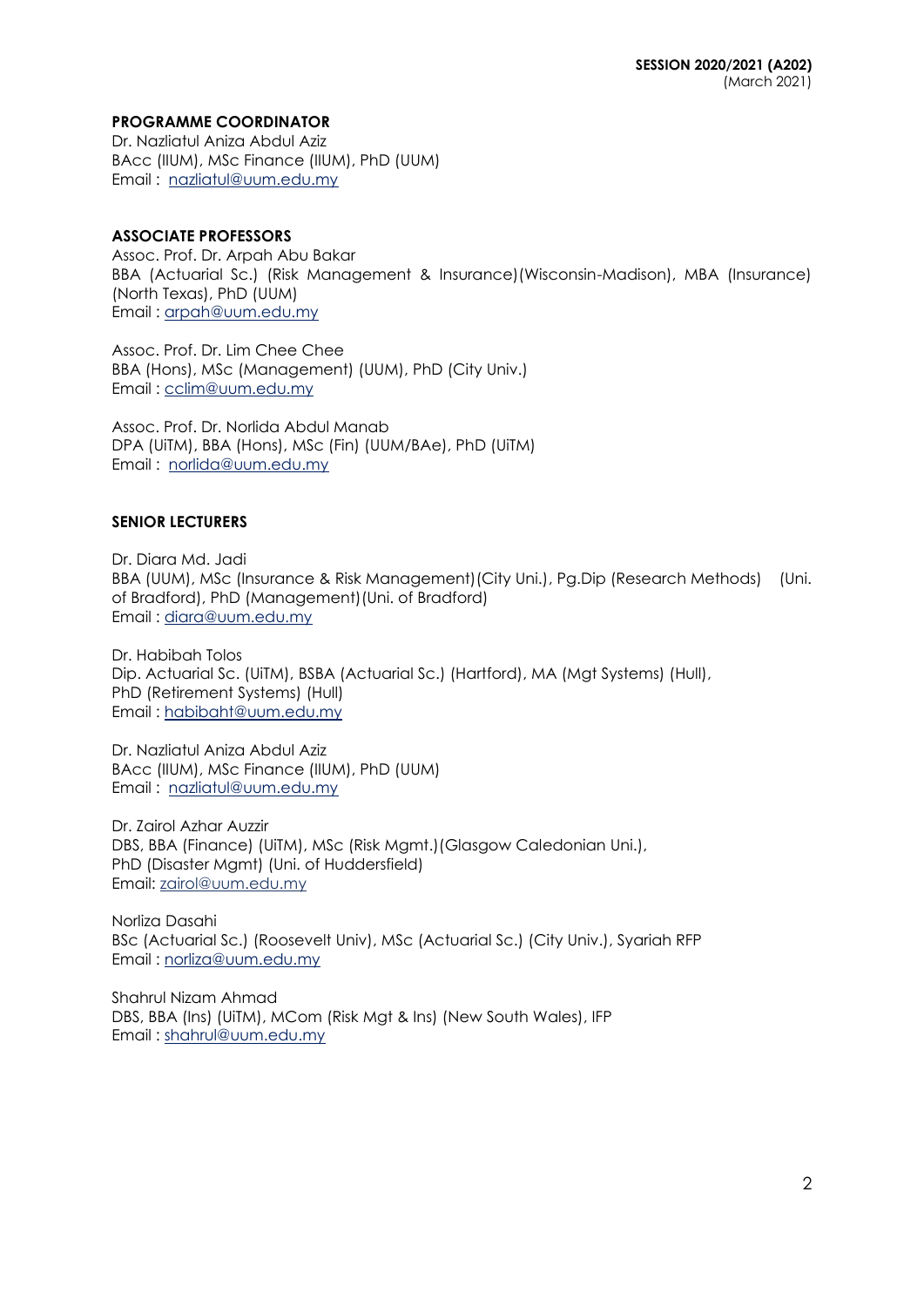### **VISITING SENIOR LECTURERS**

Dr. Mohammed Khalifa Abdelsalam Mohammed B. Tech. Pharmacy (Sabha University, Libya), MSc. (USM), PhD (UUM) Email: m.khalifa.abdelsalam@uum.edu.my

Dr. Waeibrorheem Waemustafa

B. Com (AMU, India), MBA (UUM), PhD (Credit Risk in Islamic & Conventional Banking)(UUM) Email: waeibrorheem@uum.edu.my

### **TUTORS**

Amar Yasier Razli\*\* Email: amaryasier@uum.edu.my

Robiaatul Adawiah Edrus\*\* Email: [robiaatul@uum.edu.my](mailto:robiaatul@uum.edu.my)

\*\* on study leave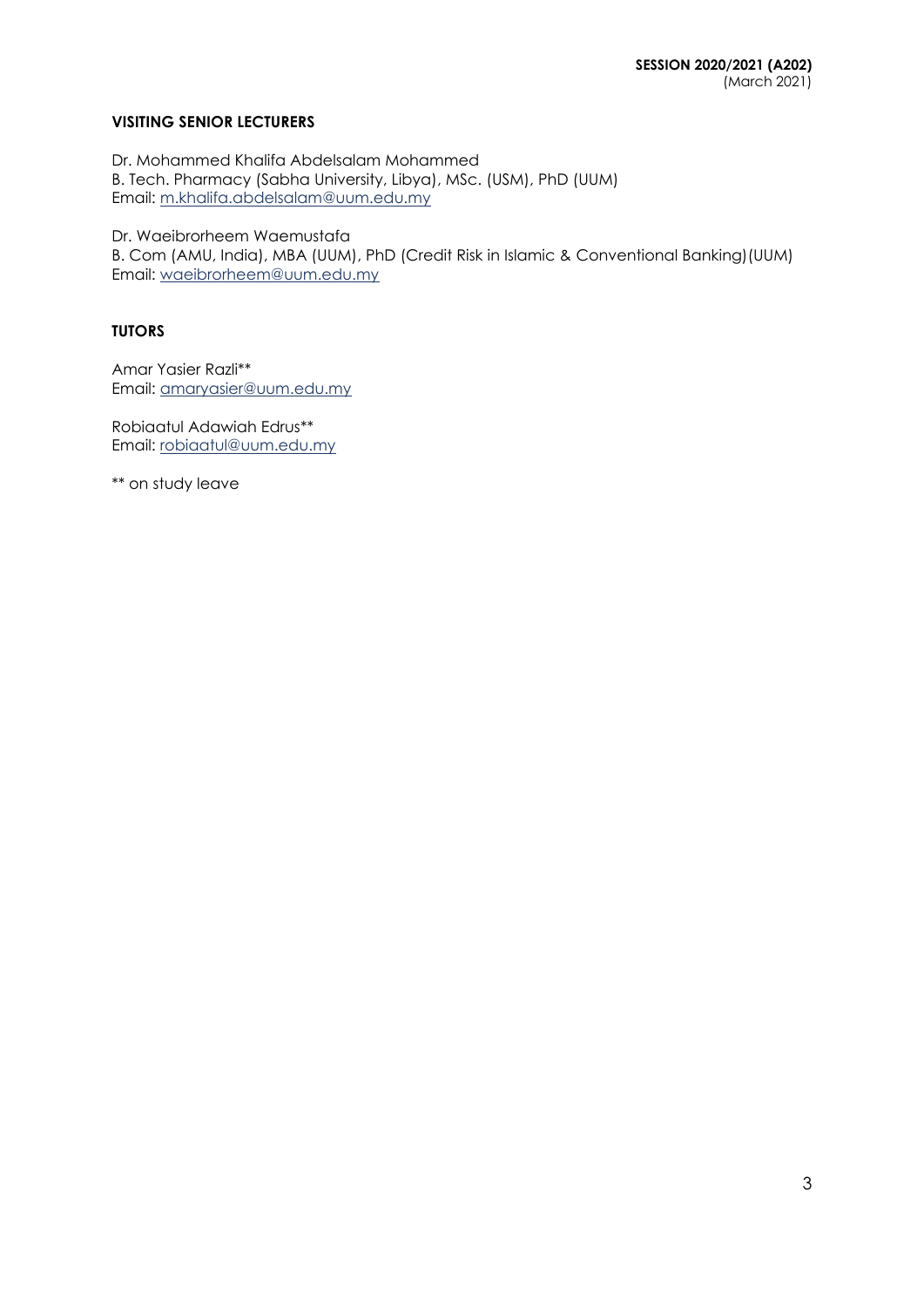#### **PROGRAMME STRUCTURE FOR THE BACHELOR OF RISK MANAGEMENT AND INSURANCE WITH HONOURS [BRMI (HONS)]**

The Bachelor of Risk management and Insurance with Honours consists of the following **SIX (6)** components:

| <b>COMPONENT</b>                   | <b>CREDIT HOURS</b> |
|------------------------------------|---------------------|
| UNIVERSITY CORE COURSES<br>A       | 16                  |
| <b>ENGLISH CORE COURSES</b><br>B.  |                     |
| C. PROGRAMME CORE COURSES          |                     |
| D. MINOR COURSES                   | 18                  |
| <b>PROGRAMME ELECTIVES COURSES</b> | 12                  |
| <b>FREE ELECTIVE</b>               |                     |
| <b>TOTAL CREDIT HOURS</b>          | <b>129 HOURS</b>    |

To be awarded a Bachelor of Risk Management and Insurance with Honours, a student is required to take and pass a **minimum of 129 credit hours** which include courses in the programme structure as shown below:

### **A. UNIVERSITY CORE COURSES (16 CREDIT HOURS)**

i. Malaysian Students

| <b>CODE</b>     | <b>COURSE</b>                    | <b>CREDIT HOURS</b> |
|-----------------|----------------------------------|---------------------|
| <b>BPME1013</b> | Introduction to Entrepreneurship |                     |
| MPU1013         | Penghayatan Etika dan Peradaban  |                     |
| MPU1043         | Falsafah dan Isu Semasa          |                     |
| <b>SADN1033</b> | Malaysian Nationhood Studies     |                     |
| <b>VXXXXXXX</b> | Co-Curriculum                    |                     |
|                 | <b>TOTAL</b>                     | 16                  |

ii. International Students

| <b>CODE</b>     | <b>COURSE</b>                       | <b>CREDIT HOURS</b> |
|-----------------|-------------------------------------|---------------------|
| <b>BPME1013</b> | Introduction to Entrepreneurship    |                     |
| MPU1043         | Falsafah dan Isu Semasa             | 3                   |
| <b>OR</b>       | <b>OR</b>                           |                     |
| MPU1013         | Penghayatan Etika dan Peradaban     |                     |
| SBLF1093        | Malay as Foreign Language 1         |                     |
| <b>SADN1033</b> | <b>Malaysian Nationhood Studies</b> |                     |
| <b>VXXXXXXX</b> | Co-Curriculum                       |                     |
|                 | TOTAL                               |                     |

1. Choose any **ONE (1)** of the Co-Curriculum courses. Students are subjected to conditions determined by the respective courses.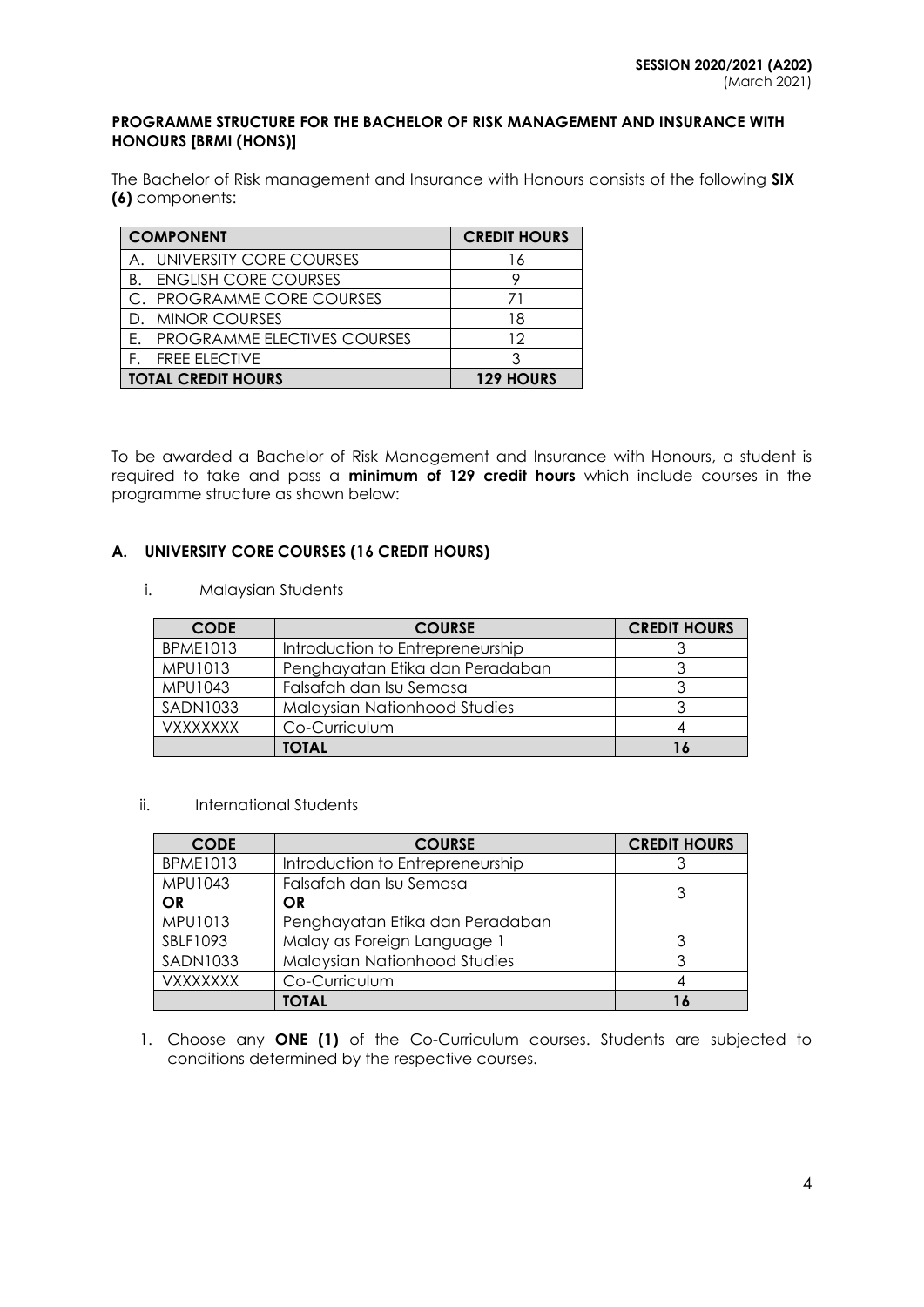### **B. ENGLISH CORE COURSES (9 CREDIT HOURS)**

A student is required to take English core courses according to these requirements:

## **NUMBER OF CREDIT HOURS FOR UNDERGRADUATE ENGLISH LANGUAGE COURSES (EFFECTIVE A201 – OCTOBER 2020)**

| <b>MUET</b>   | <b>IELTS</b> | <b>TOEFL</b><br>$[$ iBT $]$ | <b>PTE</b><br><b>ACADEMIC</b> | <b>CEFR</b><br><b>LEVEL</b> | <b>COURSES</b>                                                                                                                                                          | <b>TOTAL CREDIT</b><br><b>HOURS</b>                                                                                     |
|---------------|--------------|-----------------------------|-------------------------------|-----------------------------|-------------------------------------------------------------------------------------------------------------------------------------------------------------------------|-------------------------------------------------------------------------------------------------------------------------|
| <b>BAND1</b>  | < 4.0        | $0 - 31$                    | $0 - 29$                      | A2                          | Foundation English +<br>3 Core Courses [EPI,<br>EPII, EPIII]                                                                                                            | $12 \overline{ }$<br>credit<br>hours<br>*Foundation English<br>is credit bearing but<br>included<br>not<br>in.<br>CGPA. |
| <b>BAND2</b>  | $4.0 - 5.0$  | $32 - 45$                   | $30 - 41$                     | <b>B1</b>                   | 3<br>Core<br>Courses<br>[EPI, EPII, EPIII]                                                                                                                              | 9 credit hours                                                                                                          |
| <b>BAND 3</b> | 5.5          | $46 - 59$                   | $42 - 49$                     | <b>B2</b>                   | $\overline{2}$<br>Core<br>Courses<br>$[EPII, EPIII] + 1 ESP$                                                                                                            | 9 credit hours                                                                                                          |
| <b>BAND4</b>  | $6.0 - 6.5$  | $60 - 93$                   | $50 - 64$                     | <b>B2</b>                   | Core<br>Course<br>$[EPIII] + 2 ESP$                                                                                                                                     | 9 credit hours                                                                                                          |
| <b>BAND 5</b> | $7.0 - 8.0$  | 94 - 114                    | $65 - 82$                     | C1                          | <b>EXEMPTED FROM ANY</b><br>ENGLISH LANGUAGE<br><b>COURSES</b><br>*except<br>for language courses<br>that are listed as<br>programme<br>core<br>course                  |                                                                                                                         |
| <b>BAND 6</b> | $8.5 - 9.0$  | $115 - 120$                 | $83 - 80$                     | C <sub>2</sub>              | <b>EXEMPTED FROM ANY</b><br><b>ENGLISH</b><br><b>LANGUAGE</b><br><b>COURSES</b><br>*except<br>for language courses<br>that are listed as<br>programme<br>core<br>course |                                                                                                                         |

**STUDENTS WITH MUET BAND 5, BAND 6 AND FROM ENGLISH SPEAKING COUNTRIES ARE EXEMPTED FORM ANY ENGLISH LANGUAGE CORSES, EXCEPT FOR ENGLISH LANGUAGE COURSES THAT ARE LISTED AS PROGRAMME CORE COURSES. HOWEVER, THEY ARE ALLOWED TO REGISTED FOR ANY COURSES AS A FREE ELECTIVE.**

|                                                     | LIST OF COURSES                                                                                                            |                                                                                                                                                                                                       |
|-----------------------------------------------------|----------------------------------------------------------------------------------------------------------------------------|-------------------------------------------------------------------------------------------------------------------------------------------------------------------------------------------------------|
| <b>PRE-REQUISITE/</b><br><b>CONDITIONAL COURSES</b> | UNIVERSITY CORE COURSES                                                                                                    | <b>ENGLISH FOR SPECIFIC PURPOSES</b><br><b>COURSES [ESP]</b>                                                                                                                                          |
| SBLE1073 Foundation English                         | SBLE1063 English Proficiency I [EPI]<br>SBLE2113 English Proficiency II [EPII]<br>SBLE3123 English Proficiency III [EPIII] | SBLE3113 English for Small Group<br>Communication<br>SBLE3143 Report Writing<br>SBLE3153 Hospitality English<br>SBLE3163 Public Speaking Skills<br>SBLE3173 English for Professional<br>Communication |

#### *References:*

MUET to IELTS – correlational study (2020) MEC

PTE Academic to IELTS – Pearson Education website (2020) recognised by British Council TOEFL iBT scores to IELTS – [www.ets.org](http://www.ets.org/) linking study (2010)

IELTS to CEFR – Cambridge English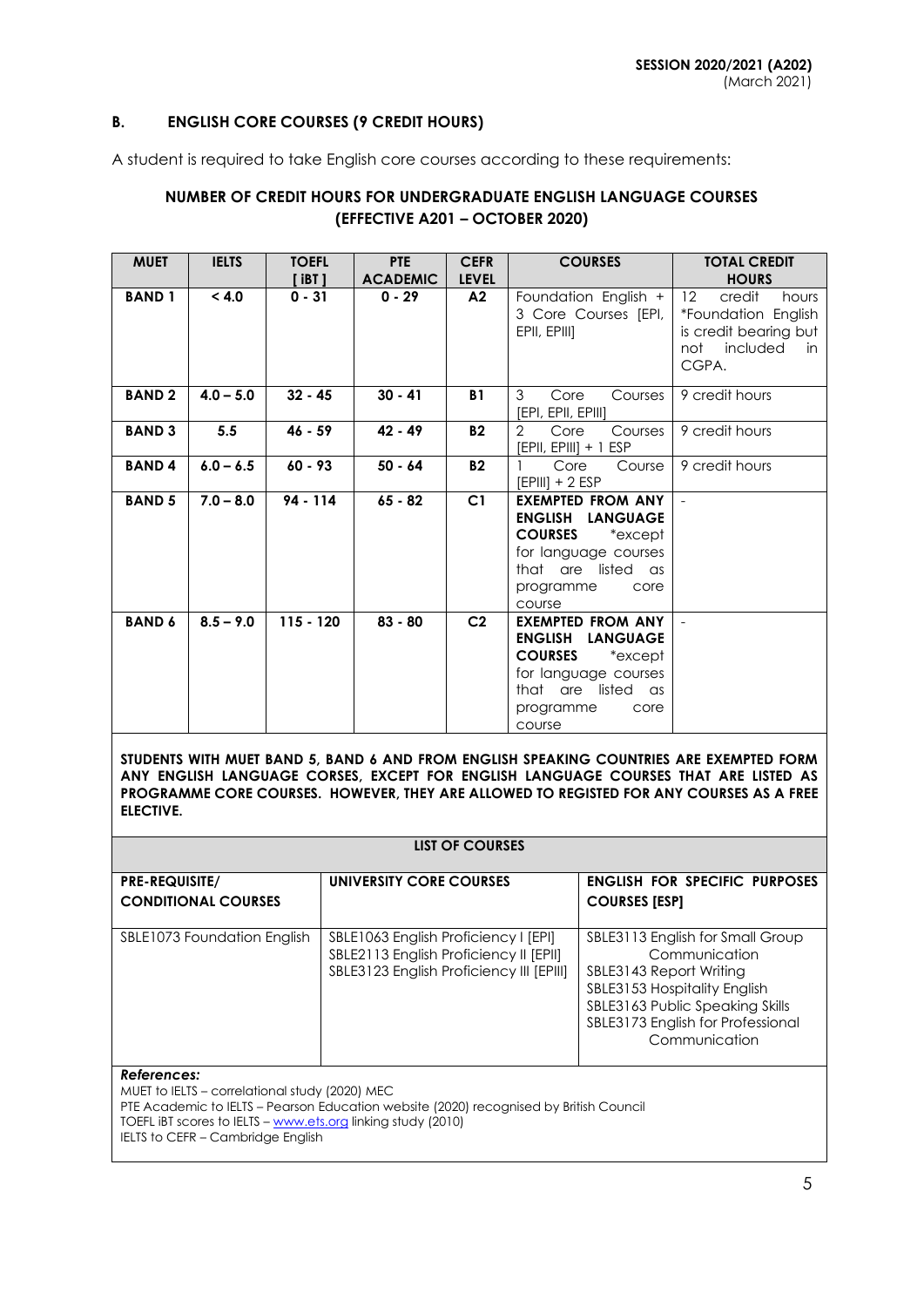# **C. PROGRAMME CORE COURSES (71 CREDIT HOURS)**

| <b>CODE</b>     | <b>COURSE</b>                            | <b>CREDIT</b><br><b>HOURS</b> | <b>PREREQUISITE</b>                                                                                                                                            |
|-----------------|------------------------------------------|-------------------------------|----------------------------------------------------------------------------------------------------------------------------------------------------------------|
| BEEB1013        | Principles of Economics                  | 3                             | <b>NONE</b>                                                                                                                                                    |
| <b>BKAF1023</b> | Introduction to Financial Accounting     | 3                             | <b>NONE</b>                                                                                                                                                    |
| <b>BPMN1013</b> | Introduction to Management               | $\mathfrak 3$                 | <b>NONE</b>                                                                                                                                                    |
| <b>BPMN3023</b> | Strategic Management                     | 3                             | Have taken and passed<br>100 credit hours                                                                                                                      |
| <b>BPMN3123</b> | <b>Management Ethics</b>                 | 3                             | Have taken and passed<br>70 credit hours                                                                                                                       |
| <b>BPMN3143</b> | Research Methodology                     | 3                             | SQQS1013 Elementary<br>Statistics AND have<br>completed at least 70<br>credit hours                                                                            |
| <b>BWBB3053</b> | Marketing of Financial Services          | 3                             | <b>NONE</b>                                                                                                                                                    |
| <b>BWFF2033</b> | <b>Financial Management</b>              | 3                             | BKAF1023 Introduction to<br>Financial Accounting OR<br><b>BKAL1013 Business</b><br>Accounting OR<br><b>BKAR1013 Financial</b><br>Accounting and<br>Reporting I |
| <b>BWFF2043</b> | Advanced Financial Management            | 3                             | <b>BWFF2033 Financial</b><br>Management                                                                                                                        |
| <b>BWRR1013</b> | Risk and Insurance                       | 3                             | <b>NONE</b>                                                                                                                                                    |
| <b>BWRR3033</b> | <b>Risk Management</b>                   | 3                             | <b>BWFF2033 Financial</b><br>Management                                                                                                                        |
| <b>BWRR3043</b> | Employee Benefits Management             | 3                             | BWRR1013 Risk and<br>Insurance AND<br><b>BWFF2033 Financial</b><br>Management                                                                                  |
| <b>BWRR3093</b> | Risk Management and Insurance<br>Seminar | 3                             | Final Year AND Have<br>completed at least 100<br>credit hours                                                                                                  |
| <b>BWRR3123</b> | Corporate Governance                     | 3                             | <b>NONE</b>                                                                                                                                                    |
| <b>BWRR3133</b> | Risk Analysis and Decision Making        | $\overline{3}$                | BWRR1013 Risk and<br>Insurance <b>AND</b><br>BWFF2043 Advanced<br><b>Financial Management</b>                                                                  |
| <b>BWRR3143</b> | Property and Liability Risk Management   | 3                             | BWRR1013 Risk and<br>Insurance                                                                                                                                 |
| <b>BWRR3153</b> | <b>Risk Financing</b>                    | 3                             | BWRR1013 Risk and<br>Insurance AND<br><b>BWFF2043 Advanced</b><br><b>Financial Management</b>                                                                  |
| <b>BWRR3163</b> | <b>Business Continuity Management</b>    | 3                             | BWRR3033 Risk<br>Management                                                                                                                                    |
| <b>GLUL2023</b> | <b>Business Law</b>                      | 3                             | <b>NONE</b>                                                                                                                                                    |
| SQQS1013        | Introduction to Statistics               | 3                             | <b>NONE</b>                                                                                                                                                    |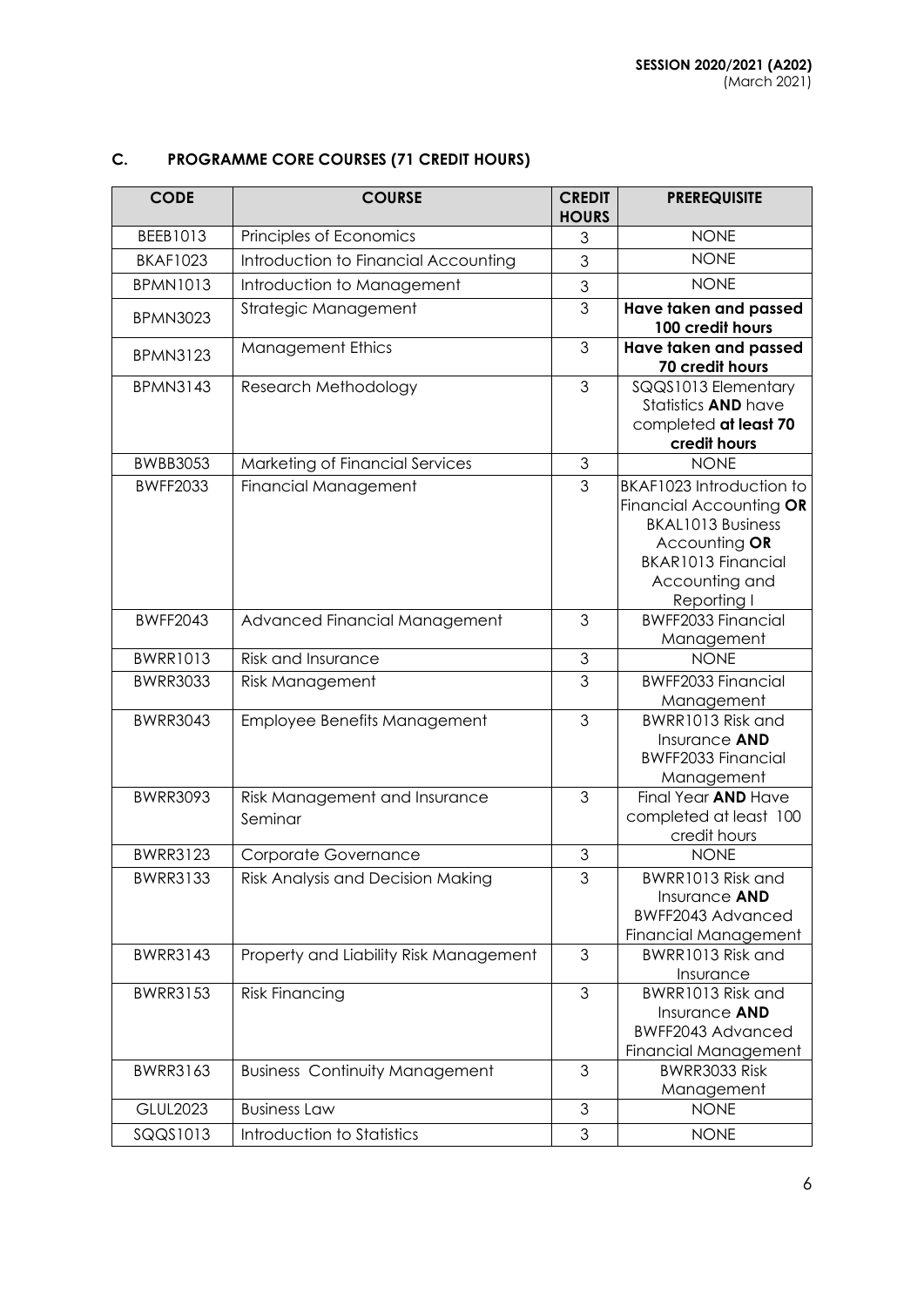(March 2021)

| SQQS2013 | <b>Applied Statistics</b> | SQQS1013 Introduction<br>to Statistics                             |
|----------|---------------------------|--------------------------------------------------------------------|
| BWRX4908 | Practicum                 | Have taken and pass all<br>courses under the<br>programe structure |

## **D. MINOR (MINIMUM 18 CREDIT HOURS)**

Students **MUST** choose **ONE (1)** Minor from the following lists offered by the University in order to fulfill the programme structure requirement for the graduation.

Refer to **Appendix A**

## **E. PROGRAMME ELECTIVES (12 CREDIT HOURS)**

Choose any of the **FOUR (4)** courses from the list below:

| <b>CODE</b>     | <b>COURSE</b>                       | <b>CREDIT</b><br><b>HOURS</b> | <b>PREREQUISITE</b>                                                                                   |
|-----------------|-------------------------------------|-------------------------------|-------------------------------------------------------------------------------------------------------|
| <b>BWFF3013</b> | Corporate Finance                   | 3                             | BWFF2043 Advanced<br>Financial<br>Management                                                          |
| <b>BWRR2033</b> | Life and Health Insurance           | 3                             | BWRR1013 Risk and<br>Insurance <b>AND</b><br><b>BWFF2033 Financial</b><br>Management                  |
| <b>BWRR2043</b> | <b>Insurance Company Operations</b> | 3                             | BWRR1013 Risk and<br>Insurance                                                                        |
| <b>BWRR3023</b> | <b>Actuarial Science</b>            | 3                             | <b>BWFF2033 Financial</b><br>Management                                                               |
| <b>BWRR3053</b> | Reinsurance                         | 3                             | BWRR1013 Risk and<br>Insurance                                                                        |
| <b>BWRR3063</b> | Financial Risk Management           | 3                             | BWFF2043 Advanced<br>Financial<br>Management                                                          |
| <b>BWRR3073</b> | Credit Risk Management              | 3                             | <b>BWFF2033 Financial</b><br>Management                                                               |
| <b>BWRR3083</b> | Marine and Aviation Insurance       | 3                             | BWRR1013 Risk and<br>Insurance                                                                        |
| <b>BWRR3173</b> | Personal Insurance                  | 3                             | BWRR1013 Risk and<br>Insurance                                                                        |
| <b>BWRS2013</b> | Takaful                             | 3                             | <b>NONE</b>                                                                                           |
| <b>BWRZ3993</b> | Project Paper                       | $\overline{3}$                | <b>BPMN 3143 Research</b><br>Methodology<br><b>AND</b><br>have completed at<br>least 100 credit hours |
| GLUE3013        | Insurance Law                       | 3                             | <b>NONE</b>                                                                                           |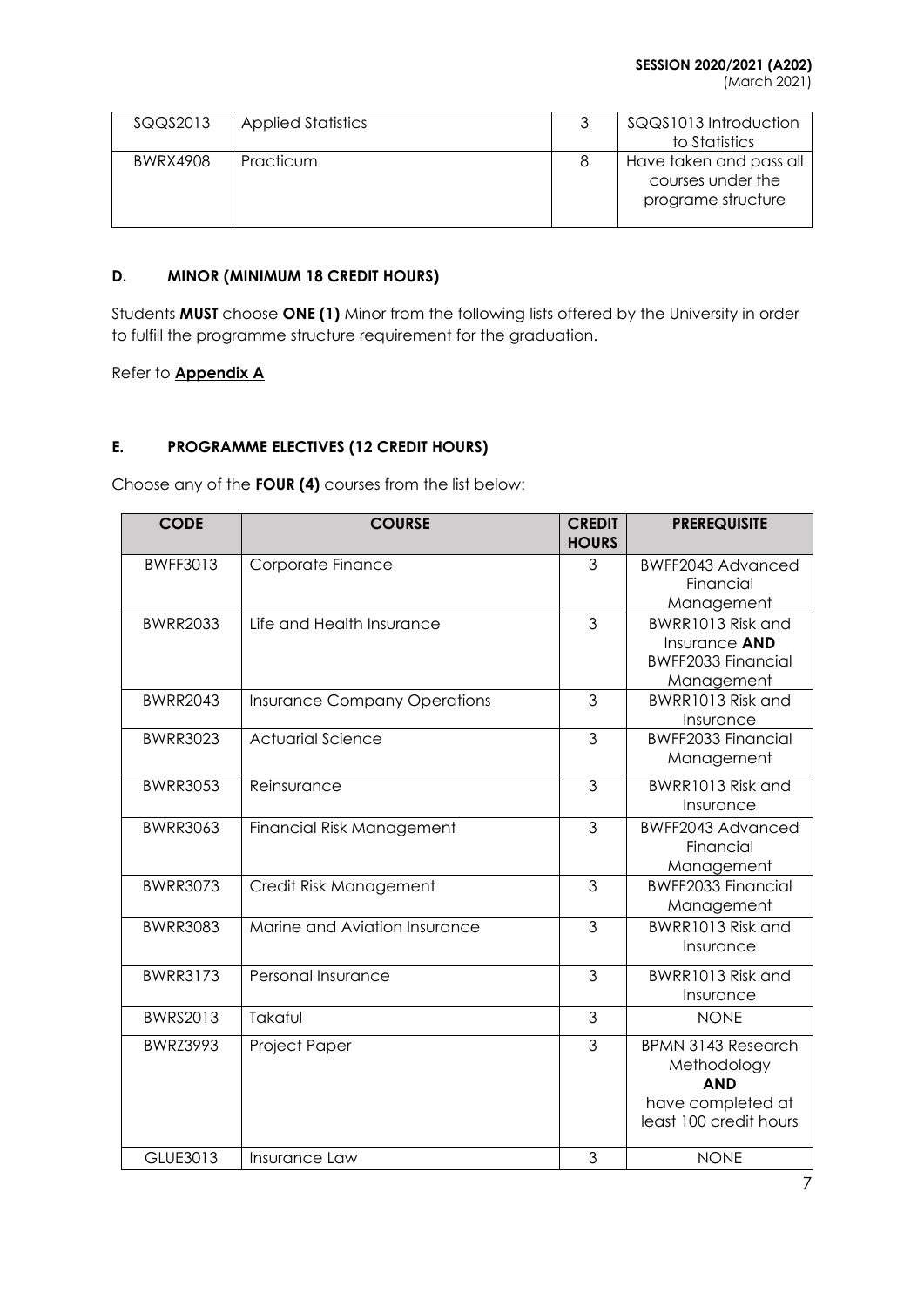(March 2021)

| SBLE3163 | Public Speaking Skills | SBLE3123 English |
|----------|------------------------|------------------|
|          |                        | Proficiency III  |

## **F. FREE ELECTIVE (3 CREDIT HOURS)**

Students can choose **ONE (1)** course offered by other programme within school or any course offered by other school's subject to the following:

i. Must fulfill prerequisite course, if any.

- ii. Equivalent courses are not considered as free elective, the courses are listed below:
	- GMGF1013 Economic & Public Management
	- BKAL1013 Business Accounting
	- BKAR1013 Financial Accounting & Reporting

### **COURSES OFFERED BY SEMESTER**

|                | <b>CODE</b>     | <b>COURSE NAME</b>                     | <b>FIRST</b><br><b>SEMESTER</b> | <b>SECOND</b><br><b>SEMESTER</b> |
|----------------|-----------------|----------------------------------------|---------------------------------|----------------------------------|
| 1              | <b>BWRR1013</b> | Risk and Insurance                     | X                               | X                                |
| $\overline{2}$ | <b>BWRR2033</b> | Life and Health Insurance*             | X                               |                                  |
| 3              | <b>BWRR2043</b> | Insurance Company Operations*          | X                               |                                  |
| 4              | <b>BWRR3023</b> | Actuarial Science*                     |                                 |                                  |
| 5              | <b>BWRR3033</b> | <b>Risk Management</b>                 | X                               | X                                |
| 6              | <b>BWRR3043</b> | Employee Benefits Management           | X                               | X                                |
| 7              | <b>BWRR3053</b> | Reinsurance*                           |                                 |                                  |
| 8              | <b>BWRR3063</b> | Financial Risk Management*             | X                               |                                  |
| 9              | <b>BWRR3073</b> | Credit Risk Management*                |                                 | X                                |
| 10             | <b>BWRR3083</b> | Marine and Aviation Insurance*         |                                 | X                                |
| 11             | <b>BWRR3093</b> | Risk Management and Insurance Seminar  | $\sf X$                         | X                                |
| 12             | <b>BWRR3103</b> | Estate Planning*                       |                                 | X                                |
| 13             | <b>BWRR3113</b> | Retirement Planning*                   | X                               |                                  |
| 14             | <b>BWRR3123</b> | Corporate Governance                   | X                               | X                                |
| 15             | <b>BWRR3133</b> | Risk Analysis and Decision Making      | X                               |                                  |
| 16             | <b>BWRR3143</b> | Property and Liability Risk Management |                                 | X                                |
| 17             | <b>BWRR3153</b> | <b>Risk Financing</b>                  |                                 | X                                |
| 18             | <b>BWRR3163</b> | <b>Business Continuity Management</b>  | X                               |                                  |
| 19             | <b>BWRR3173</b> | Personal Insurance*                    |                                 | Χ                                |
| 20             | <b>BWRS2013</b> | Takaful*                               | X                               | X                                |
| 21             | <b>BWRZ3993</b> | Project Paper*                         | X                               | Χ                                |

### *\*Elective Courses*

These courses are offered as planned in the above table. However, **it is not compulsory** for the School to offer these courses for each semester. Courses will be offered subject to lecturer's availability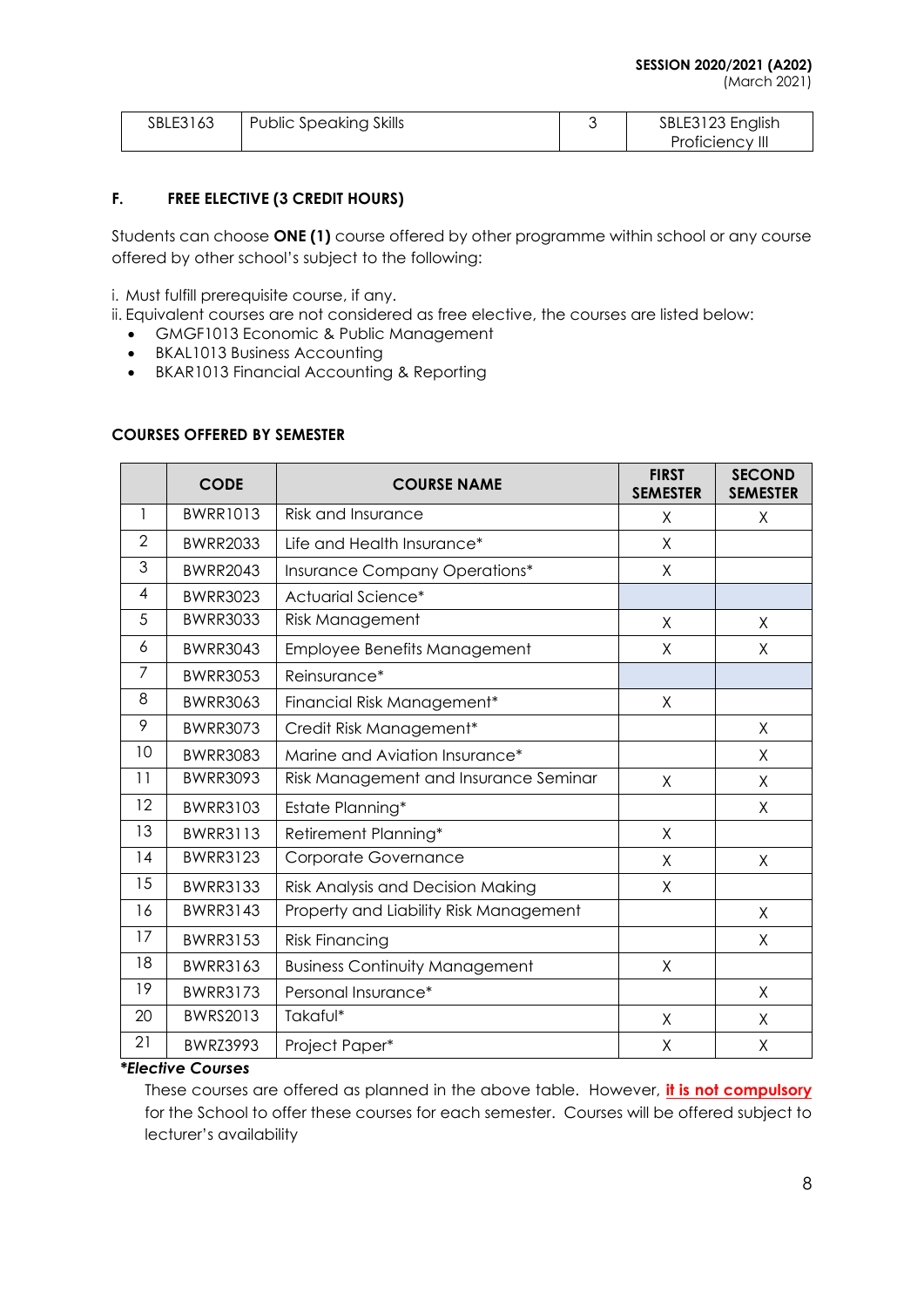### **PROPOSED COURSE REGISTRATION FOR BACHELOR OF RISK MANAGEMENT AND INSURANCE WITH HONOURS [BRMI (HONS)]**

| Code               | 1st Semester                           | <b>Credit</b><br><b>Hours</b> | Code                 | 2nd Semester                                  | <b>Credit</b><br><b>Hours</b> |
|--------------------|----------------------------------------|-------------------------------|----------------------|-----------------------------------------------|-------------------------------|
| <b>BKAF1023</b>    | Introduction to                        | 3                             | <b>BWFF2033</b>      | Financial                                     | 3                             |
|                    | <b>Financial Accounting</b>            |                               |                      | Management                                    |                               |
| <b>BWRR1013</b>    | <b>Risk and Insurance</b>              | 3                             | <b>GLUL2023</b>      | <b>Business Law</b>                           | $\ensuremath{\mathsf{3}}$     |
| <b>BPMN1013</b>    | Introduction to<br>Management          | 3                             | SBLEXXXX<br>SQQS1013 | <b>English Core Course</b><br>Introduction to | $\frac{3}{3}$                 |
| <b>SADN1033</b>    | Malaysian Nationhood                   | 3                             |                      | Statistics                                    |                               |
|                    | Studies                                |                               | <b>MPU1013</b>       | Penghayatan Etika &                           | 3                             |
| SBLEXXXX           | <b>English Core Course</b>             | 3                             |                      | Peradaban                                     |                               |
| <b>VXXXXXXX</b>    | Co-curriculum I                        | 1                             | MPU1043              | Falsafah & Isu Semasa                         | 3                             |
|                    |                                        |                               | <b>VXXXXXXX</b>      | Co-curriculum II                              | 1                             |
|                    | <b>TOTAL</b>                           | 16                            |                      | <b>TOTAL</b>                                  | 19                            |
| Code               | 3rd Semester                           | <b>Credit</b>                 | Code                 | <b>4th Semester</b>                           | <b>Credit</b>                 |
|                    |                                        | <b>Hours</b>                  |                      |                                               | <b>Hours</b>                  |
| BEEB1013           | Principles of                          | 3                             | <b>BWRR3033</b>      | Risk Management                               | 3                             |
| <b>BWFF2043</b>    | Economics<br><b>Advanced Financial</b> | 3                             | <b>BWRR3043</b>      | <b>Employee Benefits</b><br>Management        | 3                             |
|                    | Management                             |                               | <b>BWRR3123</b>      | Corporate                                     | 3                             |
| <b>BPME1013</b>    | Introduction to                        | 3                             |                      | Governance                                    |                               |
|                    | Entrepreneurship                       |                               |                      | Programme Elective 1                          | 3                             |
| SQQS2013           | <b>Applied Statistics</b>              | 3                             |                      | Programme Elective 2                          | 3                             |
| SBLEXXXX           | <b>English Core Course</b>             | 3                             |                      | Minor 2                                       | 3                             |
|                    | Minor 1                                | 3                             |                      | Co-curriculum IV                              | $\mathbf{1}$                  |
|                    |                                        |                               |                      |                                               |                               |
| <b>VXXXXXXX</b>    | Co-curriculum III                      |                               | VXXXXXXX             |                                               |                               |
|                    | <b>TOTAL</b>                           | 19                            |                      | <b>TOTAL</b>                                  | 19                            |
| Code               | 5th Semester                           | <b>Credit</b><br><b>Hours</b> | Code                 | 6th semester                                  | <b>Credit</b><br><b>Hours</b> |
| <b>BWBB3053</b>    | Marketing of                           | 3                             | <b>BPMN3123</b>      | <b>Management Ethics</b>                      | 3                             |
|                    | <b>Financial Services</b>              |                               |                      |                                               |                               |
| <b>BWRR3133</b>    | Risk Analysis & Decision               | 3                             | <b>BPMN3143</b>      | Research                                      | 3                             |
|                    | Making                                 |                               |                      | Methodology                                   |                               |
| <b>BWRR3163</b>    | <b>Business Continuity</b>             | 3                             | <b>BWRR3143</b>      | Property & Liability Risk                     | 3                             |
|                    | Management<br>Programme Elective 3     | 3                             | <b>BWRR3153</b>      | Management<br><b>Risk Financing</b>           | 3                             |
|                    | Minor 3                                | Ç<br>◡                        |                      | Programme Elective 4                          | 3                             |
|                    | Minor 4                                | 3                             |                      |                                               |                               |
|                    | <b>TOTAL</b>                           | 18                            |                      | <b>TOTAL</b>                                  | 15                            |
| Code               | 7th semester                           | <b>Credit</b>                 | Code                 | 8th Semester                                  | <b>Credit</b>                 |
|                    |                                        | <b>Hours</b><br>3             |                      |                                               | <b>Hours</b><br>8             |
| BPMN3023 Strategic | Management                             |                               | <b>BWRX4908</b>      | Practicum                                     |                               |
|                    | BWRR3093 Risk Management &             | 3                             |                      |                                               |                               |
|                    | Insurance Seminar                      |                               |                      |                                               |                               |
|                    | <b>Free Elective</b>                   | 3                             |                      |                                               |                               |
|                    | Minor 5                                | 3                             |                      |                                               |                               |
|                    | Minor 6                                | 3                             |                      |                                               |                               |

**Total Overall Credit Hours: 129 Credit Hours**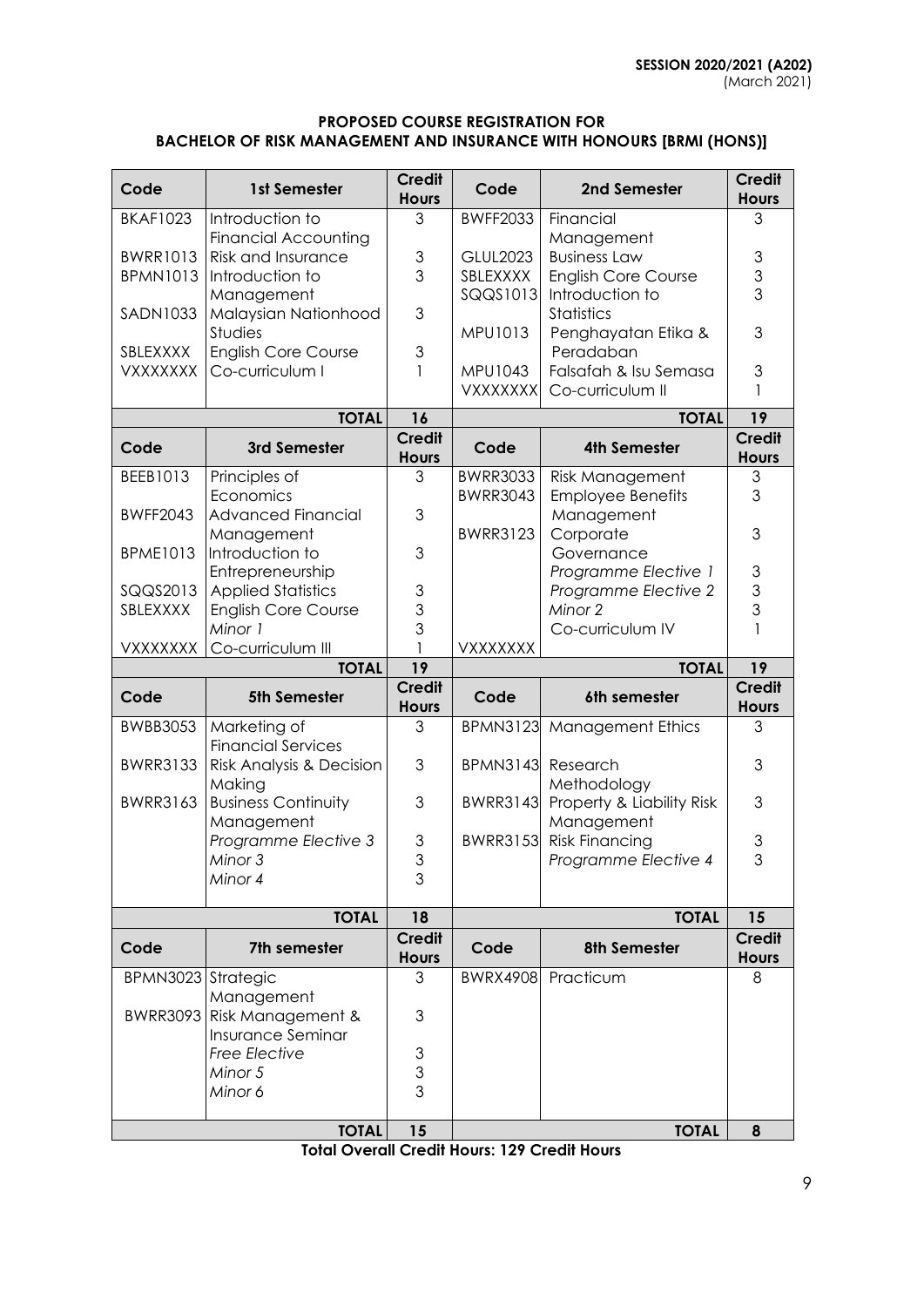#### **COURSE SYNOPSIS**

#### **BWRR1013 RISK AND INSURANCE PREREQUISITE NONE**

This course emphasize on the basic concept of risk and insurance. This course is the basic course in risk and insurance management. Among the important topics include introduction to risk, techniques of risk management, basic concepts and principles of insurance, insurance contract, and types of life and general insurance available in the market.

……………………………………………………………………………

#### **BWRR2033 LIFE AND HEALTH INSURANCE**

#### **PREREQUISITE BWRR1013 RISK AND INSURANCE AND BWFF2033 FINANCIAL MANAGEMENT**

This course is about life and health insurance. It introduces to the students the various types of life insurance, health insurance and annuity available in the market. The course highlights the characteristics and legal aspects of life and health insurance contracts. This course also covers claim management and the underwriting operations of life insurance companies. Further, students will also learn how to assess insurance company and to evaluate insurance policy, and how to use life and health insurance in personal financial, retirement and business planning.

……………………………………………………………………………

### **BWRR2043 INSURANCE COMPANY OPERATIONS PREREQUISITE BWRR1013 RISK AND INSURANCE**

This course discusses the activities involved in managing an insurance enterprise. Among the important operation covered in this course are rating, underwriting, production, claim settlement, reinsurance and investment. In addition, ethics in insurance operations are also discussed.

……………………………………………………………………………

### **BWRR3023 ACTUARIAL SCIENCE**

#### **PREREQUISITE BWFF2033 FINANCIAL MANAGEMENT**

This course will cover the technical aspects of life insurance. Students will be exposed to the models, symbols and tables applied by actuaries in carrying out calculations on life insurance pricing. Discussions on making decision will be based on mathematics and probability, which include the element of risk.

……………………………………………………………………………

## **BWRR3033 RISK MANAGEMENT PREREQUISITE BWFF2033 FINANCIAL MANAGEMENT**

This course introduces the concept of risk and the importance of risk management to business. Students shall learn the various techniques that can be used to handle risk effectively and systematically through risk management process. Emphasis shall be given to the handling of pure risks faced by business.

……………………………………………………………………………

#### **BWRR3043 EMPLOYEE BENEFITS MANAGEMENT PREREQUISITE BWRR1013 RISK AND INSURANCE AND BWFF2033 FINANCIAL MANAGEMENT**

Employee benefit management is very important to an organization because employees are valuable assets. This course discusses the benefits offered to employees and the management of these benefits, including their financing techniques. Among the benefits discussed are health, life insurance and retirement benefits.

……………………………………………………………………………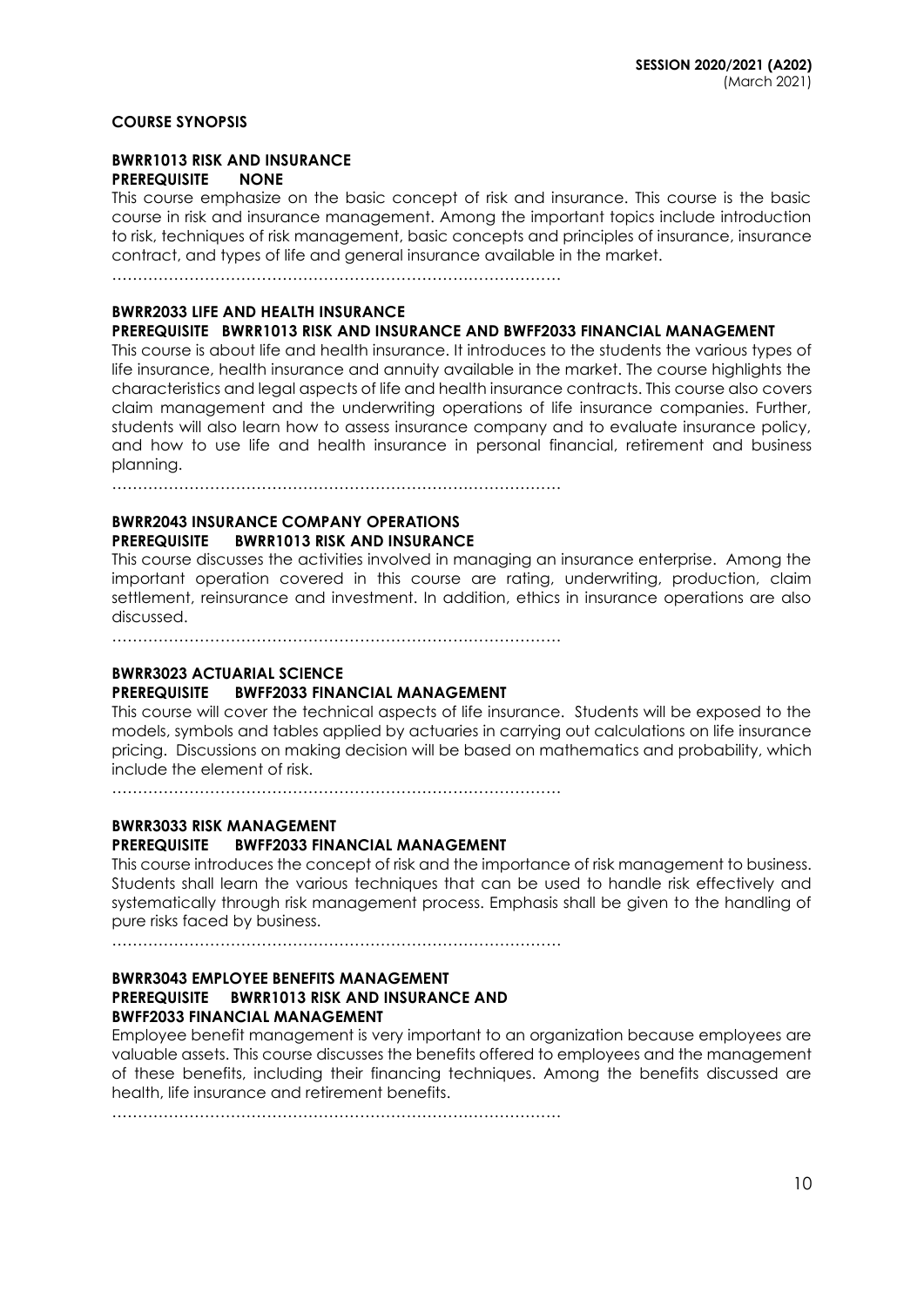#### **BWRR3053 REINSURANCE**

#### **PREREQUISITE BWRR1013 RISK AND INSURANCE**

Reinsurance is the shifting of a part of the risk assumed by one insurance company to another. Reinsurance is very important to an insurance company as it allows for diversification of underwriting risk. This course shall introduce the basic principles underlining the reinsurance business. Students will learn the relevant laws and regulations governing the reinsurance practices. Emphasis is given on the methods used in reinsurance operations.

……………………………………………………………………………

### **BWRR3063 FINANCIAL RISK MANAGEMENT PREREQUISITE BWFF2043 ADVANCED FINANCIAL MANAGEMENT**

Risk is an important element feature in any businesses. A company confronts risks associated with the underlying business and financial risks related to market, operational, liquidity and credit risks. These risks influence the decision making process and future performance of a company. In this course, students will learn about the four major types of financial risks; how the risks can be measured and managed. Hence, students will be exposed to risk measurement concept such as Value at Risk (VaR) and examine various types of derivative that can be used to hedge financial risks. Beside these, students will also gain insights about alternative risks transfer methods. Students are required to complete a project related to financial risk management issues in order to enhance their understanding about the subject.

……………………………………………………………………………

#### **BWRR3073 CREDIT RISK MANAGEMENT PREREQUISITE BWFF2033 FINANCIAL MANAGEMENT**

This course will focus on credit risk and its management. Credit risk is defined as the probability of not receiving expected payment. Issues will include credit risk facing banks, financial institutions, insurance companies, industrial companies, pension funds, pool fund, derivatives traders, clearing house and bourses. Methods and techniques in credit risk management such as credit risk model and portfolio approach.

……………………………………………………………………………

### **BWRR3083 MARINE AND AVIATION INSURANCE PREREQUISITE BWRR1013 RISK AND INSURANCE**

This course covers all aspects in the understanding of the principles, operations, applications and issues in aviation and marine transportation insurance. The discussions include the legal aspects of marine and aviation insurance, cargo insurance and risk management in aviation. ……………………………………………………………………………

#### **BWRR3093 RISK MANAGEMENT AND INSURANCE SEMINAR PREREQUISITE FINAL YEAR AND HAVE COMPLETED AT LEAST 100 CREDIT HOURS**

This course is a comprehensive course that provides students with an opportunity to apply the knowledge of risk management and insurance they have gained in the past to discuss case studies. Different approaches will be used so that students can apply the concepts, principles and theories they have learned in managing risk. A great emphasis is given on training the ability of students to discuss selected case studies. As such students are required to make preparation and presentation to demonstrate their ability to synthesize and to apply their risk management knowledge wisely when analysing and solving business problems.

……………………………………………………………………………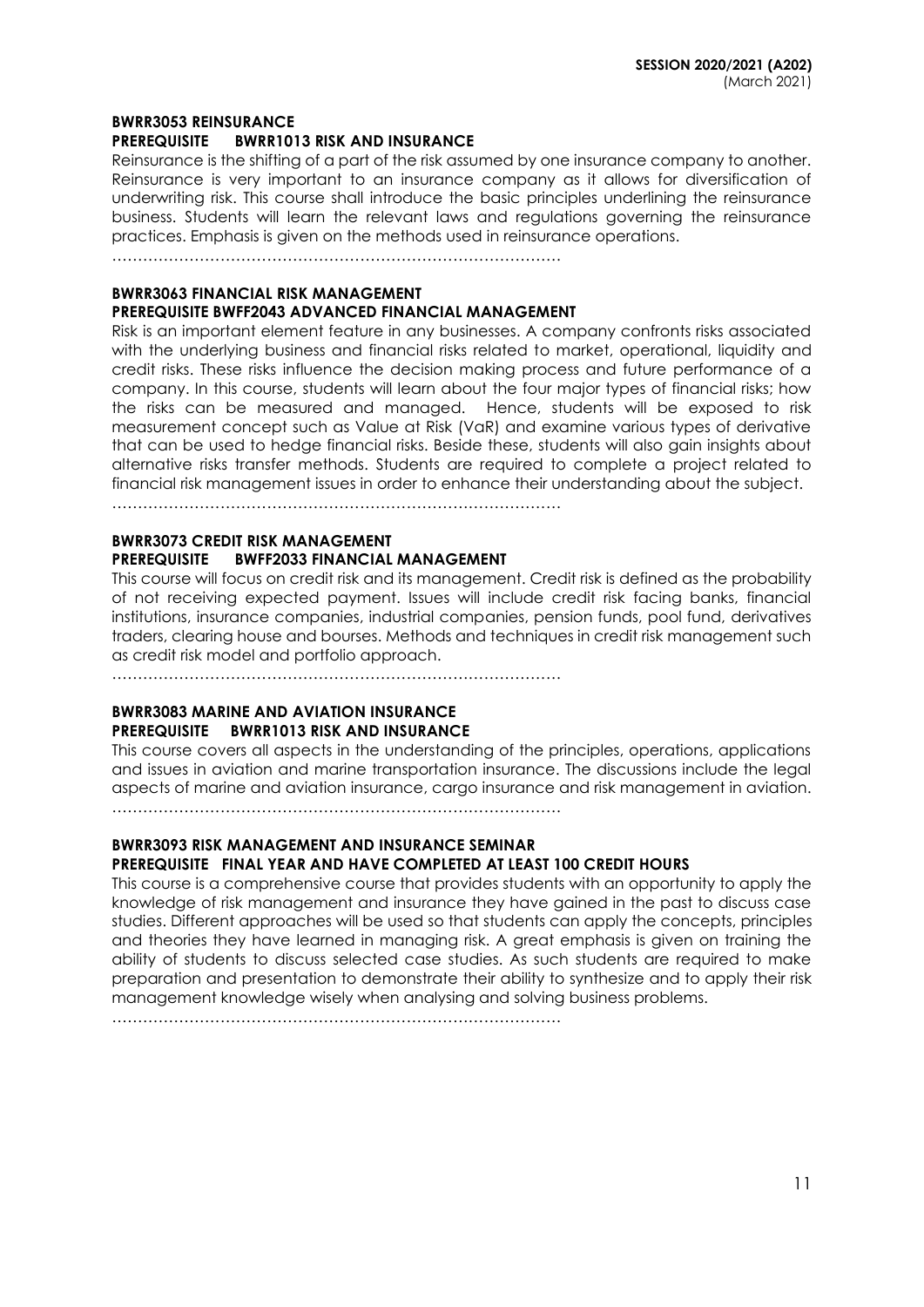#### **BWRR3103 ESTATE PLANNING**

#### **PREREQUISITE BWFF2033 FINANCIAL MANAGEMENT**

This course concentrates on one of the important areas in financial planning which is estate planning. In Part 1, the definition and scope of estate planning are explained. Next, students are introduced to the various techniques and procedures on how to distribute assets effectively to heirs. The probate process and strategies for gifting are also covered. Further management of property and its disposition is described with use of such relevant tools as revocable living trusts, wills and will substitutes. This course also reviews various business structures and the special issues associated with creation, retention or disposition of a business interest in a family's financial planning. Overall this course will give the student's ability to apply these concepts to best serve their estate planning needs and also the specific needs of clients.

……………………………………………………………………………

#### **BWRR3113 RETIREMENT PLANNING**

#### **PREREQUISITE BWFF2033 FINANCIAL MANAGEMENT**

This course concentrate on another important aspect of financial planning which is retirement planning. The course will examine the saving strategies related to determining the retirement income needs, wealth building and capital preservation. The course will familiarize students with important retirement planning concepts, including the government retirement program, savings and investment vehicles. Overall this course will give the student's ability to apply these concepts to best serve their retirement planning needs and also the specific needs of clients.

……………………………………………………………………………

### **BWRR3123 CORPORATE GOVERNANCE PREREQUISITE NONE**

Corporate governance is concerned with collective action problems among dispersed investors and the reconciliation of conflicts of interest between various corporate stakeholders. The literature on corporate governance discusses, among other things, the role and responsibility of owners, the role and responsibility of boards, executive compensation, internal control and disclosure of governance arrangements. The corporate governance code can be seen in many countries where some have been legislated and some are simply recommended. The purpose of this course is to give an overview of theories, principles as well as regulations related to corporate governance.

 $\mathcal{L}^{(n)}$ 

#### **BWRR3133 RISK ANALYSIS AND DECISION MAKING PREREQUISITE BWRR1013 RISK AND INSURANCE AND BWFF2043 ADVANCED FINANCIAL MANAGEMENT**

This course introduces the concept of frequency and severity as the basis of risk analysis. Students shall learn the various techniques and methods that can be used to analyze risk effectively and use the information in making informed decisions. The usage of relevant risk analysis solutions available in the market shall also be given emphasis in dealing with today's risks.

…………………………………………………………………………....

### **BWRR3143 PROPERTY AND LIABILITY RISK MANAGEMENT PREREQUISITE BWRR1013 RISK AND INSURANCE**

The aim of this course is to provide a sound understanding of property and liability insurance theory, concepts and practices in Malaysia. Emphasis is given in managing property and liability risk with exposure to property and liability insurances. Legal aspect related to the liability risk exposure will also be addressed.

……………………………………………………………………………